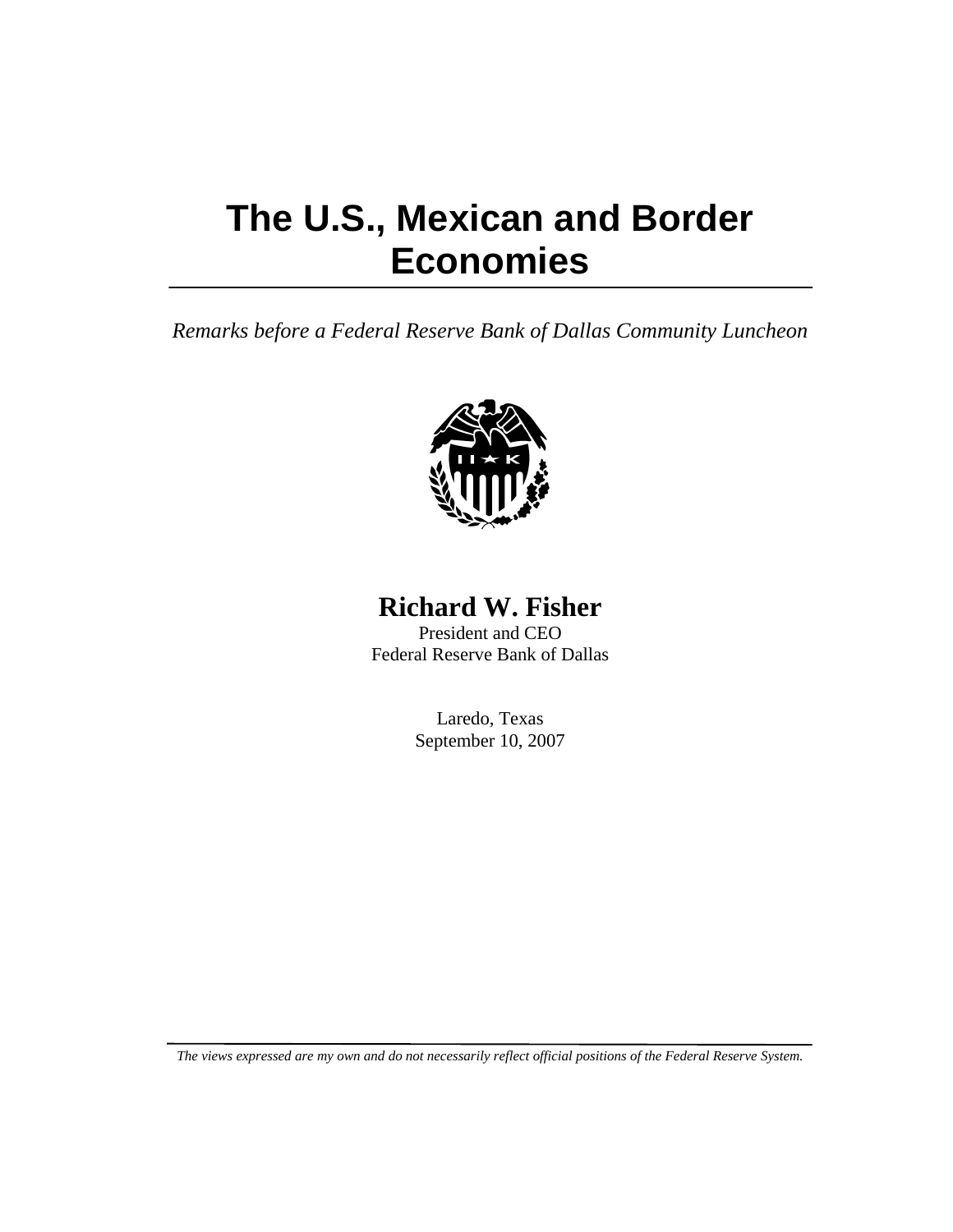## **The U.S., Mexican and Border Economies**

### Richard W. Fisher

It is an enormous pleasure to be back in Laredo. I spent a great deal of time here in 1993 and 1994, when I strayed from the path of righteousness and made a feeble run for the U.S. Senate. Wading into the cold and brackish waters of politics can be a gloomy experience, but there are rays of bright sunshine that provide a lifetime of warm memories. One of the brightest rays in my mercifully brief political career was Laredo.

I recall most fondly the Washington's Birthday Celebration weekends. I loved it when the powers that be here selected Ann Richards as *Mr.* South Texas—a deft touch that showed Laredo manages to combine respect for tradition with a cutting-edge sense of modernity, and do it with sass *en broma*. And I loved the splendor and pageantry of the Colonial Ball, with all those beautiful young women in those magnificent and phenomenally expensive dresses.

I am not the first and certainly won't be the last to be overwhelmed by the generosity of the bighearted people of this dynamic border city, including that of our remarkable director from Laredo, Memo Trevino. I see many friendly faces here today, including Rosanne Palacios and Alberto and Lucy Cardenas, among so many others. Alberto and Lucy are the parents of Beto. Beto drove me around and traveled with me during my Senate campaign against Kay Bailey Hutchison. That was 13 years ago. Today, Beto works for Senator Hutchison, proof that time really does heal all wounds.

Having just mentioned the Colonial Ball, I can't help but single out the LaMantias. Steve and Linda have five precious girls. It was not for nothing that after the birth of Molly, the fifth daughter, Steve's dad, Joe, gave the family a dog named Boy. In the back of his mind, Papa Joe was likely discounting the future cost of five dresses for the Colonial Ball. And as true as my friendship is for the LaMantia family, he knew it would have been a bit much for me to argue for loosening monetary policy in order to accommodate outfitting those five LaMantia girls.

I want to start today with a few observations about the U.S. economy before turning to the subject of Mexico and our border economy. I remind you that, as always, I speak only for myself and neither for the Federal Open Market Committee—the FOMC—nor the Federal Reserve System.

#### **The Current Predicament of the U.S. Economy**

In recent weeks, we have heard much about financial market turbulence. We've been distracted by the noise of the subprime fallout, periodic reports of a "seizing up" in asset-backed commercial paper markets, volatility in the stock market and tremors in other parts of the financial infrastructure. (Apparently it is no longer true that, as Andrew Mellon once famously quipped, "Gentlemen prefer bonds.") Amidst this clamor and drama, some might have lost sight of our economy's great resiliency. In the first quarter of 2007, U.S. GDP rose despite sharp declines in housing and automobile production. Then second-quarter growth rebounded to a 4 percent annual rate, which is considerable for a \$13 trillion economy; in the second quarter alone, Americans produced \$130 billion in incremental output. Much of the renewed strength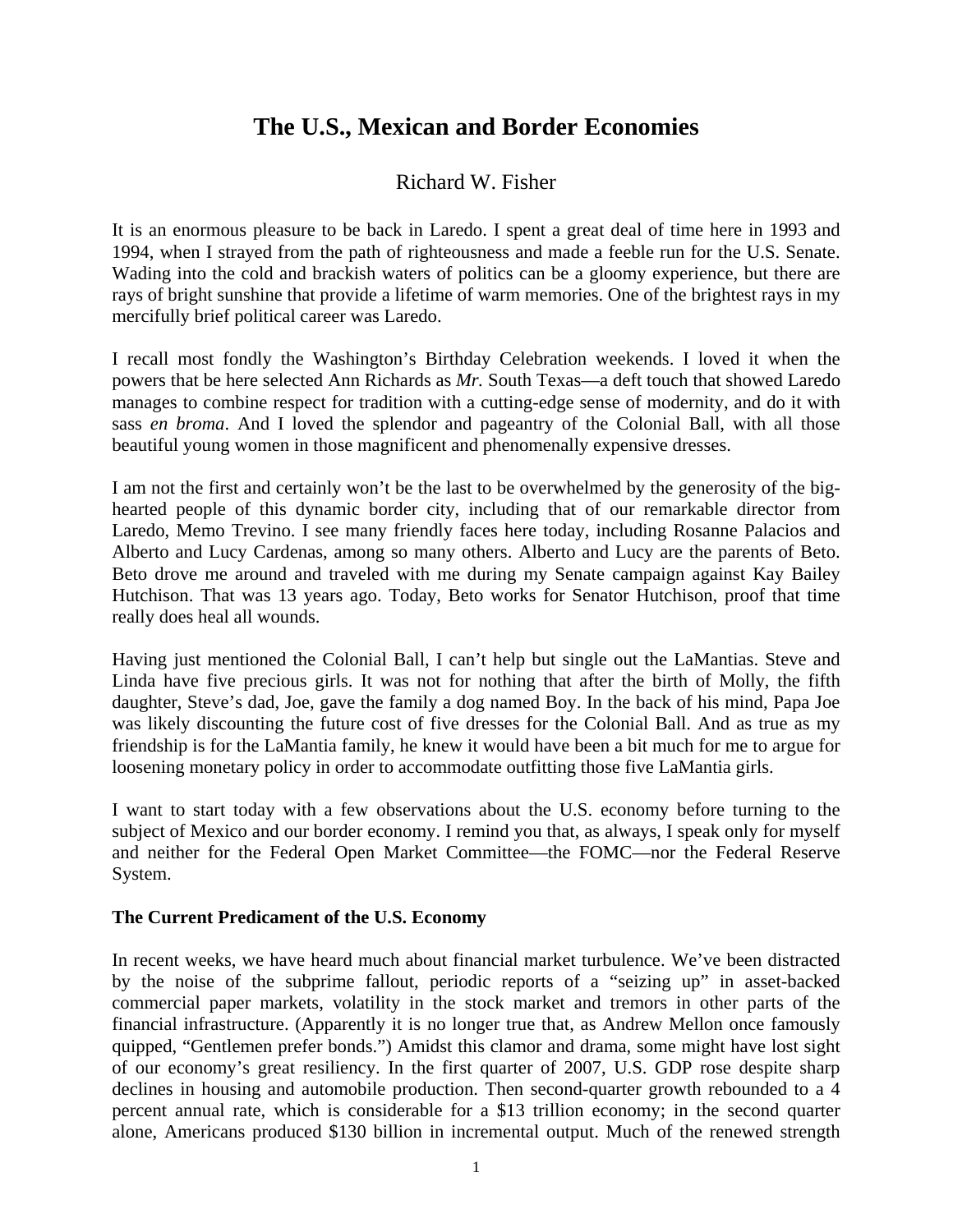came from net exports benefiting from a still-growing, historically dynamic global economy, a reminder that our flexible, highly diverse economy has many sources of growth. With a solid second quarter and low unemployment, the U.S. economy entered the second half of the year with good forward momentum. Given the financial turmoil that began last month, I am generally encouraged by what I have heard and seen so far: As yet, tighter credit conditions do not appear to have had a major impact on overall economic activity outside of real estate.

As we approach the upcoming session of the FOMC, each of the participants, including me, is diving deep into the data and taking soundings from business leaders, bankers and others with operating ears to the ground to ascertain the current pace of the economy and—this is important—the prospective dynamics of growth and inflation. I am particularly active on this front. Before each meeting, I speak with around 30 CEOs and CFOs of a careful selection of large and small companies from around the country in order to get an in-depth understanding of the pace of economic growth and price pressures they see through their businesses. Meanwhile, our staff routinely surveys a broad base of businesses within our district and reports their findings in what is known as the Beige Book, the most recent of which was released last Wednesday. Lately, I have focused on how recent developments in financial markets are impacting the revenues and costs, supplier and customer dynamics, product mix and growth projections of these hands-on operators of our economy. I am only partway along in studying the entrails of the Beige Book and a third of the way through my CEO and CFO conversations and have not yet reached any conclusions. However, it is fair to say that I am encouraged by what I have heard against a background of constant negative speculation and the occasional discordant note, such as last week's employment numbers. Our economy appears to be weathering the storm thus far. The future path of that storm and the appropriate policy course, however, are still to be determined.

At a recent Jackson Hole retreat for central bankers and economists, Ned Gramlich, a muchrevered and very wise former Fed governor who sadly succumbed to leukemia on Wednesday, reminded us in a speech that America's economic progress has been punctuated with booms and busts. The 19th century had its canal, railroad and mineral booms. The 20th century had its rushes of financial innovation and new technology. Each boom was followed by a collapse when prices could no longer keep up. "When the dust clears," Gramlich wrote, "there is financial carnage, many investors learning to be more careful next time, but there are often the fruits of the boom still around to benefit productivity…. The canals and railroads are still there and functional, the minerals are discovered and in use, the financing innovations stay and we still have the Internet and all its capabilities." The fruits of the subprime market boom, he reminded us, are the millions of low-income and minority borrowers who now own their own homes and are successfully making their payments and building equity for the future.

Keep this in mind as the housing market corrects and the new financial instruments spawned by the housing boom and turbocharged financial technology continue seeking more rational price levels—levels that will be determined not by ersatz valuation models and unsustainable return assumptions, but by the market's discipline in equilibrating supply and demand. A great many families who would never have had access to the ultimate fruit of the American harvest homeownership—were able to achieve that dream because of the housing boom.

And what about the "bust" side of the equation, what Gramlich referred to as the "financial carnage"? I managed a hedge fund for 10 years before selling my interests in 1997, as I wound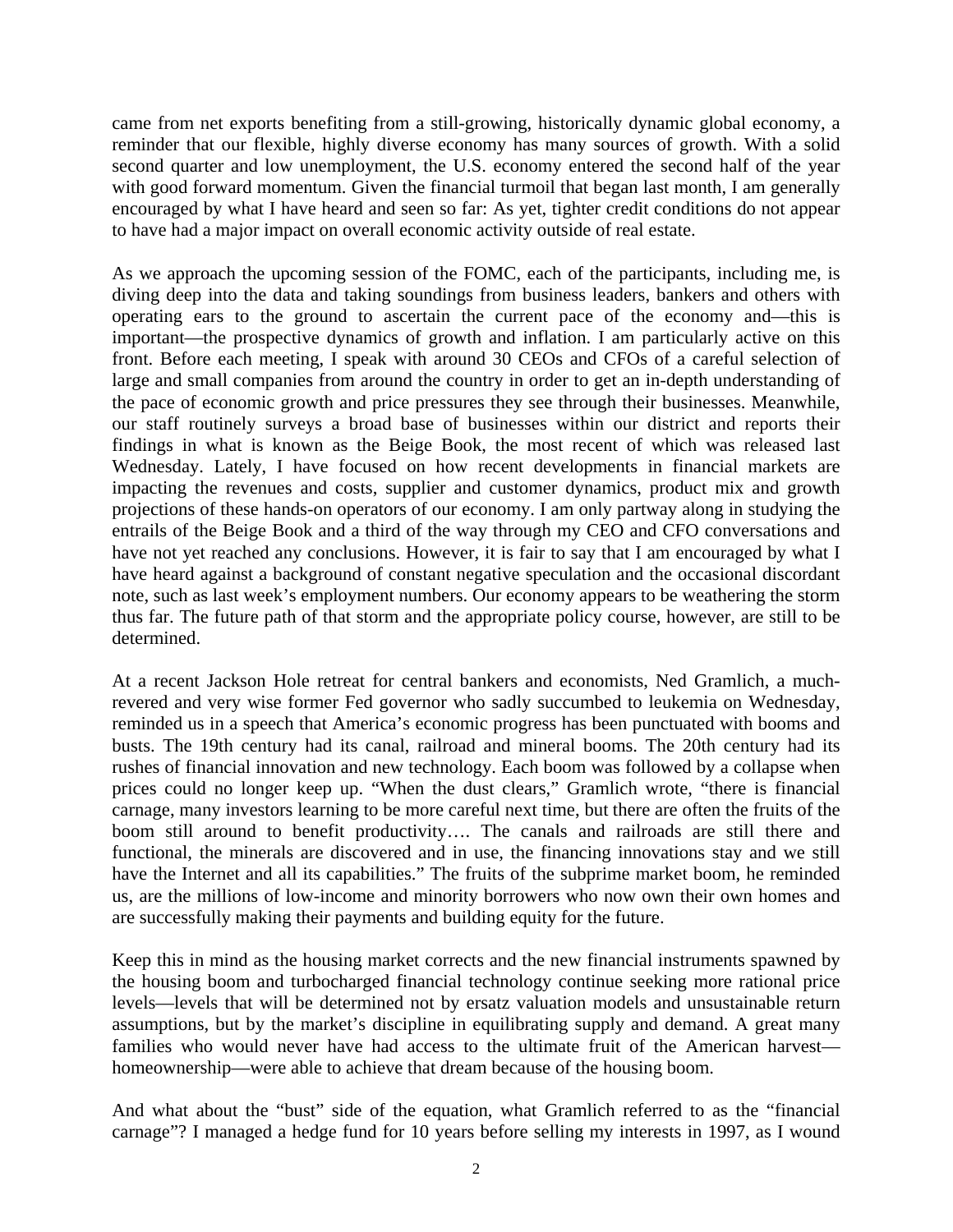up a banking and asset-management career that had started in 1975. I know from experience that markets are manic-depressive, subject to enormous mood swings. They overshoot on the upside in periods of enthusiasm and on the downside when reality sets in. During the inevitable corrections, there are always cries of anguish—and no paucity of self-serving policy recommendations—from financial market operators who exploited a boom and then let complacency or greed get the better of their judgment. Reward is commensurate with risk, and risk is a double-edged sword. I do not believe the Federal Reserve's job is to protect specific risk takers who failed to protect themselves from potential downside wounds. The Federal Reserve's job is to protect the system itself. My colleagues and I take that responsibility very seriously.

People always ask what guides me when I sit at the Federal Open Market Committee table. The FOMC is a deliberative body, and monetary policy is a judgmental business in the end. It is a complex and serious business. To live up to what is expected of us, we have to make considered judgments and not react to the latest data point or the "instant analysis" that is ubiquitous on the Internet or in the news media or among the countless financial analysts who pump out commentary like water from a fire hydrant. "Instant analysis" is a wonderful oxymoron—a true contradiction in terms, like "jumbo shrimp" or "funny economist"—but hardly the stuff of serious deliberation.

What guides me at the table is pretty straightforward. One of my four children is here today, my son Miles. Whenever I sit at the FOMC table, I am mindful that the entire transcript of our deliberations will be released in five years. I think about what Miles and his brother and sisters will think when they read their father's words in a historical context, removed from whatever the press and the markets may be clamoring about at the time of the meeting. I am guided first and foremost by a desire for my children to be proud of their dad; to be judged by them as well as by economic historians as having been wise rather than too smart by half, as having a steady hand rather than an itchy trigger finger. I set aside the passions of the moment and the conventional wisdom in the markets and keep a steady focus on the Fed's mission: To conduct monetary policy so as to achieve long-term, noninflationary economic growth for the great capitalist machine that is the United States of America. Conducting monetary policy is not a popularity contest.

All of this is a long way of saying that, in my humble opinion, the standard tools of monetary policy are insufficient, by themselves, to deal with the subprime market fallout. The best course, as Ned Gramlich reminded us, is to minimize the future threat to the economy while taking care not to strangle financial innovation and its benefits. He reckoned that over half the subprime mortgage loans in recent years were made by independent lenders who were not subject to federal supervision. Virtually all prime market loans, by contrast, are made by federally supervised banks and thrifts or their affiliates. Gramlich pointed out that "[i]n the prime market, where we need supervision less, we have lots of it," whereas "in the subprime market, where we badly need supervision, a majority of loans are made with very little supervision."

My guess is that a great deal of the potential dislocation resulting from corrective reactions to the subprime boom will be resolved by regulatory initiatives rather than by monetary policy. Yet it is important to remember that regulatory reforms are like a vaccine—better at preventing sickness than at curing it. Much of the solution for the current pathology lies in the curative workings of the financial markets. I suspect the markets will be unsparing in their treatment of the most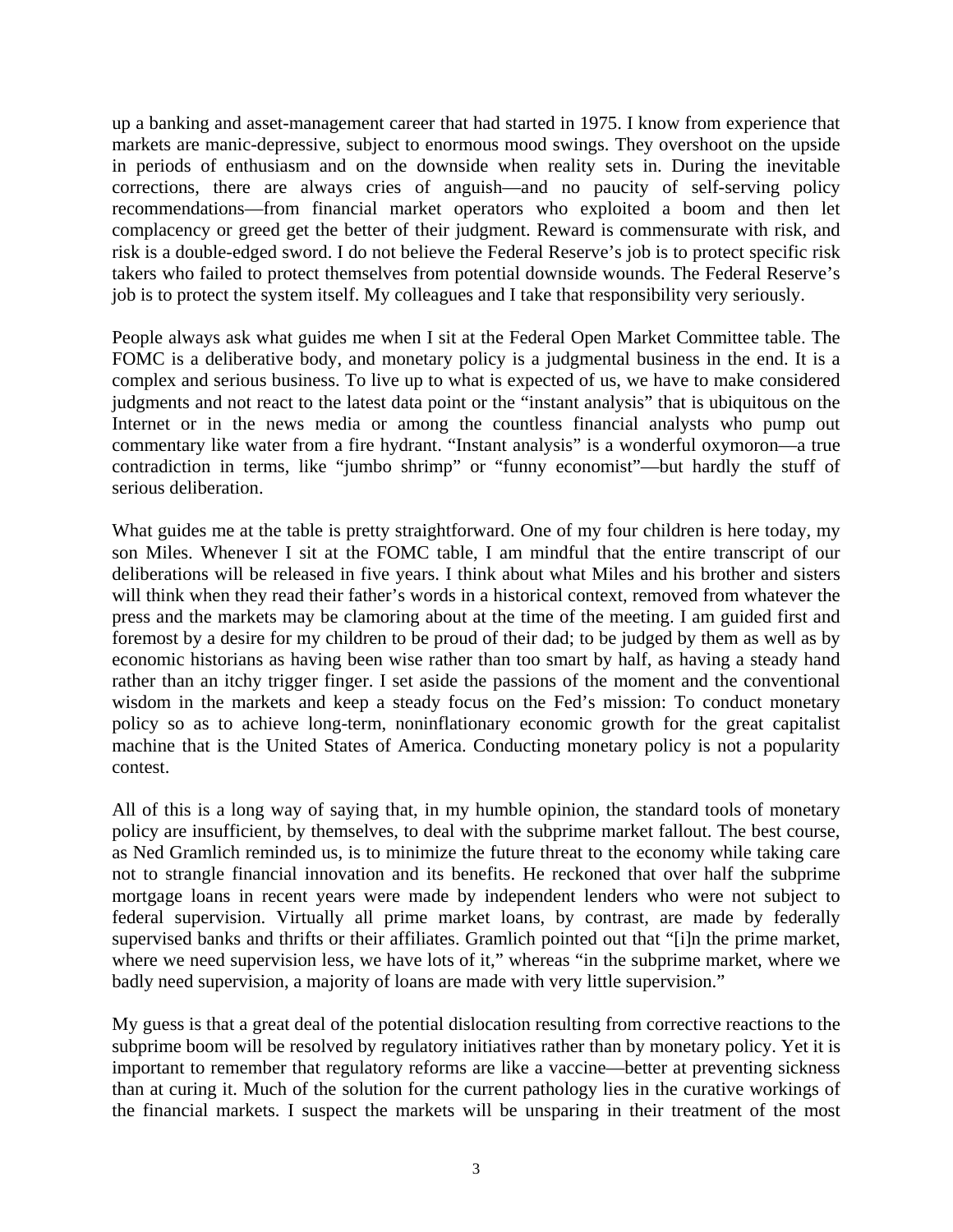egregious of those who engaged in risky financial behavior. There is little that regulation can or should do to interfere with letting that treatment run its course.

Any new regulations that might now be crafted to prevent future recurrences must be well thought out, for two reasons. First, financial institutions will quickly adapt to defeat any regulation that is poorly designed, morphing into new, vaccine-resistant strains. Second, heavyhanded regulations are sometimes worse than the disease against which they are meant to protect. I would be wary of any regulatory initiatives that interfere with market discipline and attempts to protect risk takers from the consequences of bad decisions for fear of creating a moral hazard that might endanger the long-term health of our economic and financial system simply to provide momentary relief.

On that happy note, I want to shift the focus of my remarks today and comment on the U.S.– Mexico economic relationship.

#### **The Mexican Economy**

Here on the Texas–Mexico border, you are used to paying as much attention to Mexico as the U.S. I do, too, in no small part because of my personal history. The country provided refuge to my immigrant parents between 1939 and 1947 as they waited to become U.S. citizens. Two years after I was born in Los Angeles, we were off to Mexico City, where I was educated through primary school and developed a love for all things Mexican. Apart from my sentimental childhood attachment, my economic perspective on Mexico was forged in part by the four years I spent as deputy U.S. trade representative in the Clinton administration, negotiating with Mexico on the implementation of NAFTA. Back then, the official coordination of infrastructure issues, regulations and other policies needed to maximize the gains from free trade was done between the nations' capitals*.* But I never forgot that the cities and towns along the border, from the mouth of the Rio Grande to San Diego's beaches, were, and continue to be, ground zero for the economic integration of Mexico and the U.S.

I like to say that Mexico and the United States are joined at the hip, especially when it comes to the two nations' economies. Three-fifths of Mexico's imports, most of which are manufactured goods, are from the U.S., and two-thirds of all foreign direct investment into Mexico comes from U.S. investors. More than 90 percent of Mexico's exports are destined for the United States. Mexican workers provide a significant part of the economic muscle that makes the U.S. economy so mighty, and Mexico is a critical part of our industrial base, feeding the supply lines of American businesses. It is, therefore, vitally important for the Dallas Fed to keep a watchful eye on the economic goings-on of its southern neighbor.

What are we seeing across the border? Let me speak directly to the members of the Mexican press that are here.

Despite healthy internal consumer demand supported by much-improved credit conditions, we see a Mexican economy experiencing slower growth this year, largely due to a slowdown in U.S. manufacturing and a weak first quarter. Mexico's second-quarter GDP growth picked up, however, and the rest of this year is expected to bring faster overall growth although a slowing in U.S. manufacturing, fallout from the credit markets situation or other factors such as less foreign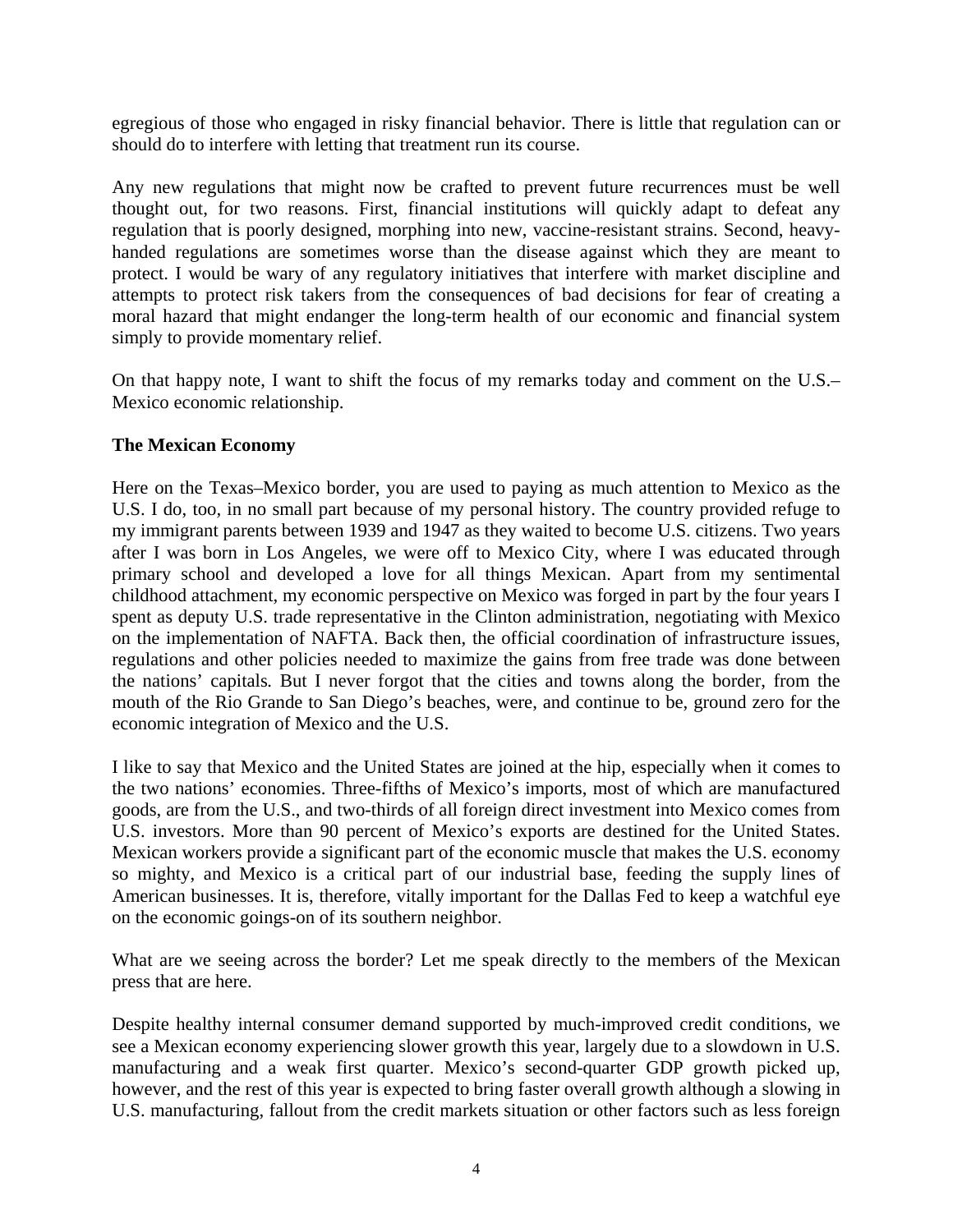direct investment and further weakness in remittances could upset the more optimistic forecasts for the Mexican economy during the rest of 2007.

Recent price developments could dampen prospects as well. Consumer price inflation has been slightly above Banco de México's target range for a few months because of a run-up in commodity and food prices. However, Mexican inflation has been at historic lows in recent years, which continues to benefit workers and consumers. Inflation is an onerous tax and a disincentive to work, save and invest. In an economy plagued by rising prices, a dollar saved ends up a quarter earned, a fact that does not change if you deal in pesos and centavos. Thankfully, the Mexican economy continues to benefit under the superb leadership of Guillermo Ortíz at Banco de México. The central bank has elected to stand pat since April, anticipating that inflation is on a slow downward trend. Nevertheless, prices spiked in July, and inflation expectations among economic and financial agents may be a bit too high.

Short-term obstacles, however, are not Mexico's foremost concern. Much more worrisome is the fact that long-term growth remains hampered by persistent structural impediments. And yet the Banco de México, having used its constitutionally guaranteed independence to subdue distracting inflationary impulses and peso devaluations, has liberated President Calderón's government and the Mexican Congress to finally deal with these vexing issues.

Investments in education are beginning to pay off, but schooling is still inadequate in many parts of the country. Property rights aren't enforced as well as they should be, creating difficulties for lending and investing. The sprawling informal sector that employs more than 20 million people—from low-skilled workers to entrepreneurs discouraged by the formal sector's burdensome regulations and taxes—creates significant inefficiency. Widespread tax evasion limits Mexico's ability to raise revenue, a hurdle for needed investment in education and infrastructure. In the energy sector, production and distribution are under government control and, given Mexico's limited fiscal resources, future oil-producing capacity is a cause for concern.

The obstacles I've just enumerated in Spanish are well documented and well understood by Mexican authorities. There is no need for me to dwell on them today. It is important to emphasize the tremendous progress the country has made over the past two decades in several key areas. Mexico embraced free trade in the mid-1980s and strengthened its economic roots with its northern neighbors and got its fiscal and monetary affairs in order in the 1990s. Since then, the transformation has been remarkable. Mexico has become an open economy with a steadfast dedication to policy discipline and macroeconomic stability. Gone are the days when election-year turmoil invariably brought Mexico's economy to its knees.

Another interesting development is in Mexican financial markets. Hard-earned macroeconomic stability has brought momentous change to Mexico's once-backward financial services sector, giving birth to a dynamic industry that, after a slow start, now offers a full menu of banking and investment services and increasing lending capacity. Mexican and Spanish banks are even buying banks in Texas and other U.S. border states to tap the large and growing Mexican population living on both sides and cater to their demand for dollar-denominated accounts and other specialized services.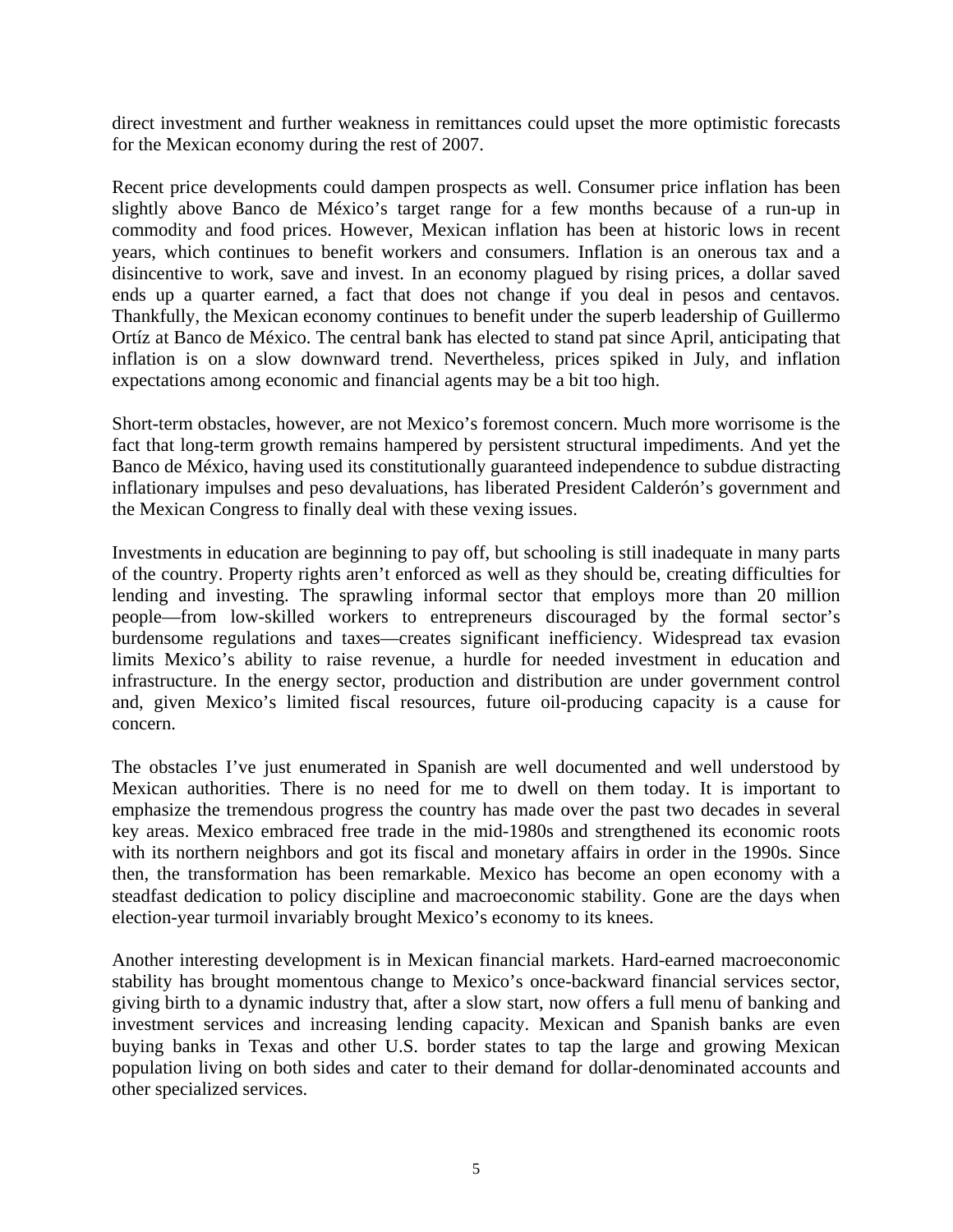The next frontier for Mexico is the implementation of structural reforms. There is much debate over just what the reforms should look like. Difficult as the process may be, Mexico must redouble its efforts to implement needed reforms.

#### **Mexico and Texas**

A few moments ago, I used the image of the U.S. and Mexico being joined at the hip. If so, that makes Texas the hipbone that connects them. The border economy is unique. The combination of maquiladoras, agriculture, cross-border trade and the region's binational labor pool has let the Rio Grande Valley, Laredo and El Paso enjoy solid growth, even during slowdowns elsewhere in the U.S. and Mexico. Texas' border cities have one foot in Mexico and one foot in the U.S., with growth linked to economic conditions on both sides. The close ties to Mexico have allowed Brownsville, McAllen and Laredo to rank among the country's fastest-growing areas since 1990 in terms of population and jobs, and border unemployment rates have dropped to record lows. A large and rapidly growing labor force and low education levels, however, have meant that border wages have remained low relative to the national average. Still, there are signs of improvement. Since 2000, average wages on the border have outpaced state and U.S. wage growth. And in 2006, median hourly wages increased faster in the Rio Grande Valley than in the state or the nation.

Maquiladoras and trade-related transportation infrastructure have long been engines of economic growth along both sides of the border. Export-related manufacturers on the Mexican side have gained steadily, drawing on a constant stream of migrating workers from southern Mexico and complementary component and material suppliers on the U.S. side. While the emphasis is still industrial on the Mexican side, the U.S. side is a services economy, with retail and health care making significant gains in jobs and activity here in South Texas. Why? Job growth and a strong peso have improved the purchasing power of the Mexican consumer. Texas' proximity to Monterrey, Mexico's second wealthiest city, and prosperous maquiladoras along the border have also meant an increase in shopping trips to Texas. This is not news to anyone in this room. Between 1978 and 2001, Mexican nationals accounted for an estimated 53 percent of Laredo's retail sales.

A positive development along the border has been an explosion in its health care industry over the past 10 years. Like retail and banking, health care is a service that is in demand by Mexican nationals and by the burgeoning population of U.S. retirees in Mexico. Hospitals and home health care agencies are expanding at rapid rates and, along with growth in education and federal government jobs in Border Patrol and Customs, are providing high-paying employment to border residents.

While almost all Texas border cities have deep ties with Mexico, their linkages can be quite different, and their economies respond accordingly to changing conditions in Mexico. Our research has found that, typically, sharp declines in the peso result in economic downturns in Laredo, McAllen and Brownsville. Each has retail sectors that depend heavily on Mexican shoppers, so swings in the peso can have big impacts. The strong and stable peso—thanks to the 1994 constitutional reform that gave Banco de México the independence it has so ably applied in recent years—is a big piece of the puzzle that explains robust growth in Laredo and the Valley.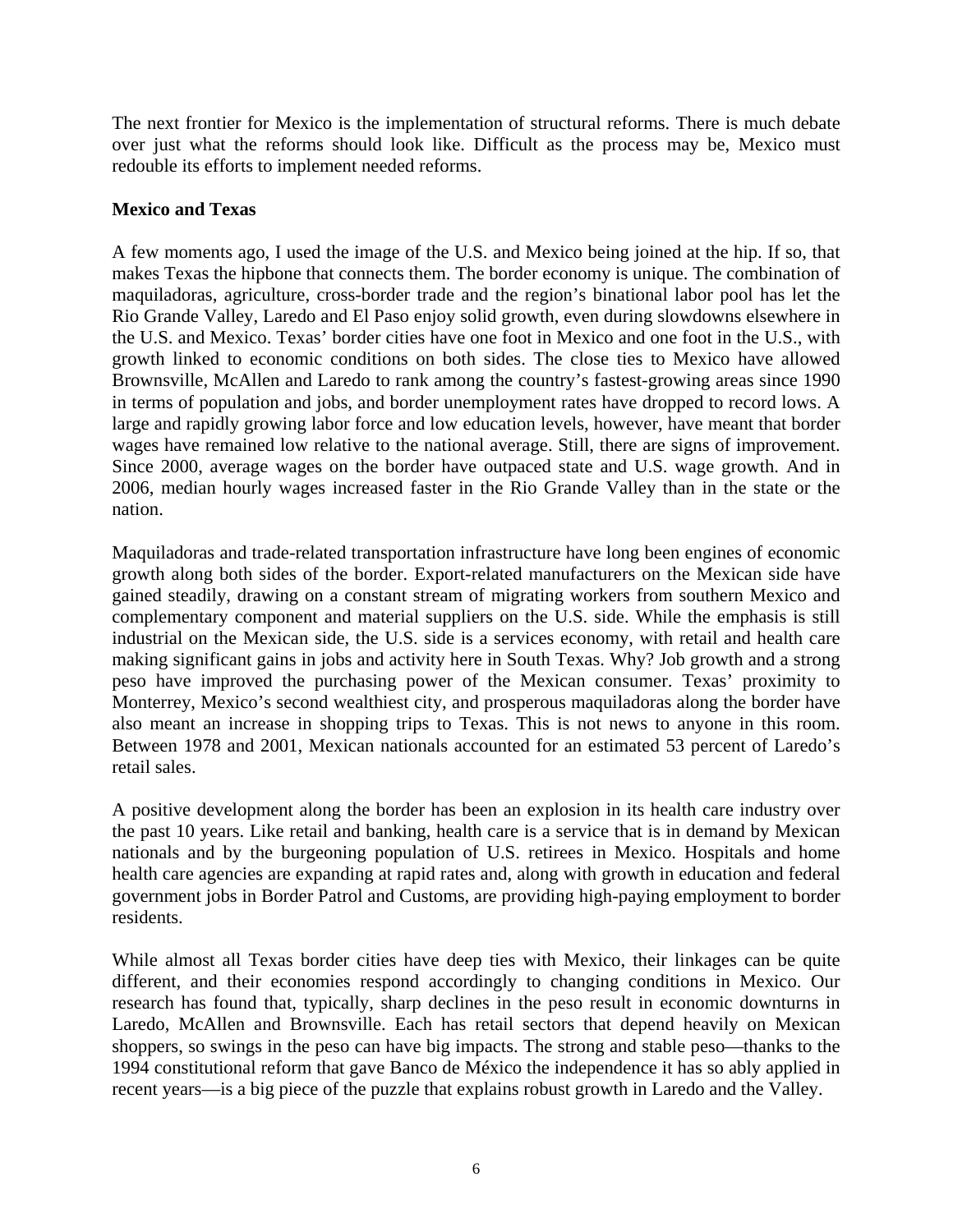The outlook continues to be favorable for border population and job growth, both in Texas and the states to our west. Real progress, however, will require greater productivity and increased wages. The ultimate source of income growth and prosperity originates with human capacity and education, the development of which should be the highest priority of this community. It should be the highest priority of this state.

#### **Education and Immigrants**

We never know enough in today's world and must embrace lifetime learning to achieve the American Dream. Our chief economist at the Dallas Fed, Mike Cox, likes to say, "You earn what you learn." The U.S. economy today is far different from the one that employed our parents and grandparents in the fields and factories. Agriculture represents 2 percent of our national economy. Manufacturing employs only 11 percent of our workforce. Construction and mining represent 5 percent. Eighty-two percent of American workers are employed in services, a sprawling sector that includes some of the nation's most prestigious and highest-paying jobs.

My friend Stanley Fischer, governor of the Bank of Israel, once quipped that "there are three kinds of economists: those who can count and those who can't." Yet even mathematically challenged economists are united on this: Education pays off. There is an irrefutable positive link between education and income. Wages are low on the border because education levels are low. We see this link across states, across countries, between individuals and in America's progress over time.

Spending on education is an investment in our children. But that takes time, and we in Texas and the U.S. have meanwhile added to our intellectual capital in another way. We import educated workers from other countries and do what we can to retain foreign students who come to study here. Along the U.S.–Mexico border, you know this well. Throughout its history, the region has benefited from tapping the human capital of northern Mexico's border states, which have some of Mexico's finest universities.

Let me give you an example of the "you earn what you learn" principle from our San Antonio branch board of directors. To do so, I am going to embarrass Dr. G. P. Singh, who is an American success story, combining education with entrepreneurship. As a boy in his native India, G. P. studied diligently, earning a spot in the Punjab Engineering College. Like so many foreigners, he continued his education in the U.S., earning a doctorate at Drexel University. In time, Dr. Singh came to San Antonio and started his own engineering business—Karta Technologies—a company he just sold for a cool \$65 million.

Dr. Singh's is a perfect example of how immigrant-founded firms are furthering the technological prowess of the U.S. economy. According to a recent study by researchers at Duke University and UC Berkeley, immigrants were listed as inventors or co-inventors on 24 percent of all U.S. patent applications in 2006, up from only 7 percent in 1998. Of all the science and technology companies established in the United States between 1995 and 2005, 25 percent had at least one foreign-born founder.

Most important, G. P. is a case study of how to convert learning to earning and how to harness the brain to create economic prosperity. We must foster conditions that allow a child from Laredo—or from any other city in Texas or the U.S. or from Mexico City or Nuevo Laredo or